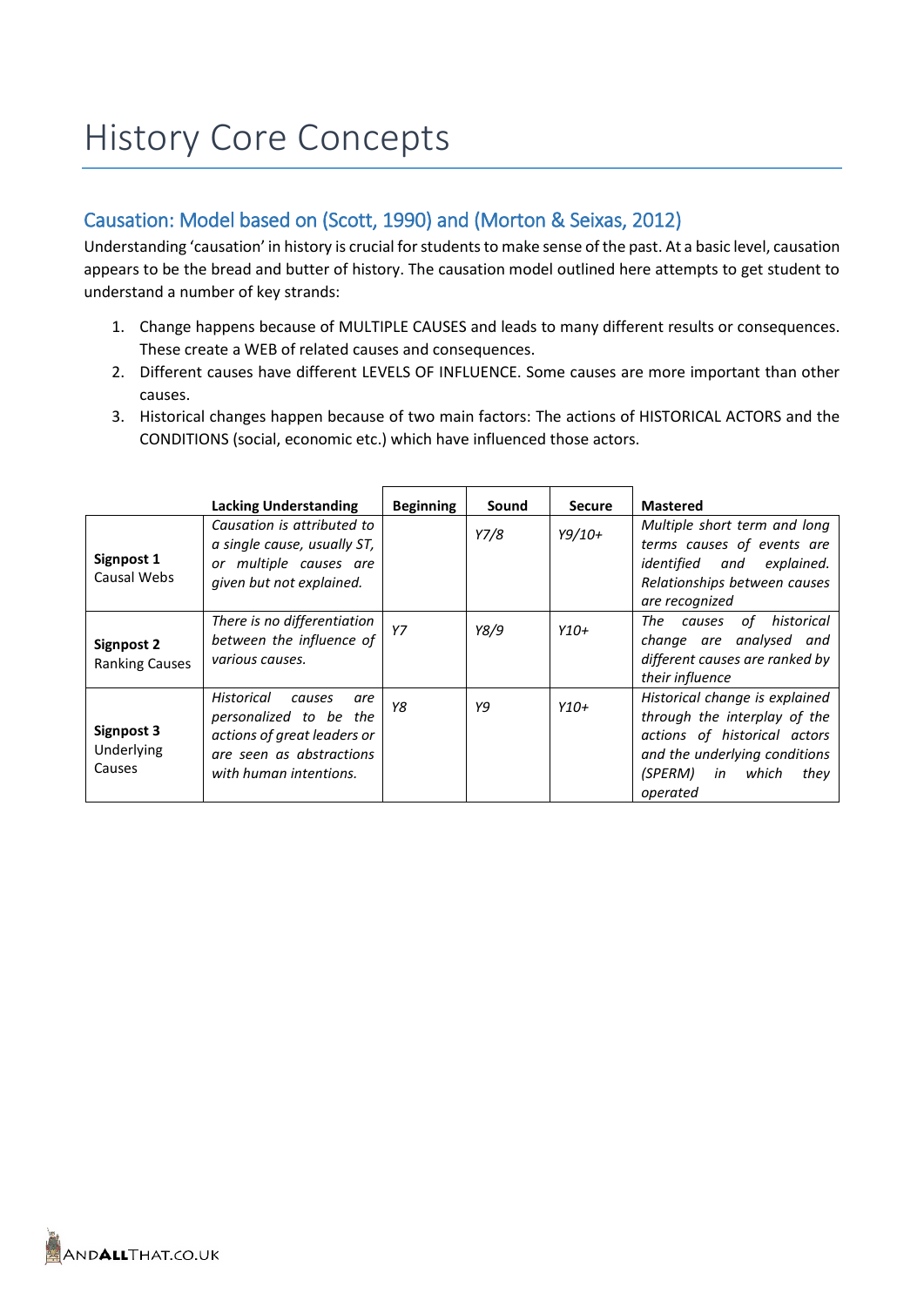# Change & Continuity: Model Based on (Blow, 2011), (Morton & Seixas, 2012) and (Foster, 2013)

Understanding the processes of continuity and change enables students to appreciate the past, not as a homogenous whole, nor indeed as a series of events, but as a complex flow of currents and counter-currents. It helps students to appreciate the complexity of the past and creates uncertainty around loaded terms such as "primitive" and "progress". Again, there are four key strands to this concept:

- 1. Past societies are not fixed, there are changes which have occurred spanning centuries. Changes in the past can be identified by looking at DEVELOPMENTS between two periods.
- 2. Change and continuity are INTERWOVEN and both can be present together in history. CHRONOLOGIES can be used to show change and continuity working together over time.
- 3. Change is a process which varies over time. Change can be described as a FLOW in terms of its PACE and EXTENT and can be said to TRENDS and have specific TURNING POINTS.

|                                                               | <b>Lacking Understanding</b>                                                                                                | <b>Beginning</b> | Sound | <b>Secure</b> | <b>Mastered</b>                                                                                                                                                                                                                                                        |
|---------------------------------------------------------------|-----------------------------------------------------------------------------------------------------------------------------|------------------|-------|---------------|------------------------------------------------------------------------------------------------------------------------------------------------------------------------------------------------------------------------------------------------------------------------|
| Signpost 1<br>Identifying<br>Change                           | Seeing<br>the<br>past<br>as<br>homogenous<br>and<br>unchanging. Failing<br>to<br>perceive that changes<br>happen over time. |                  | Y7    | $Y8/9/10+$    | Understanding that changes<br>can been seen as differences<br>between two periods of time<br>What<br>has<br>changed<br>ie.<br>between two points in history,<br>or conversely, what has<br>stayed the same.                                                            |
| <b>Signpost 2</b><br>Interweaving<br>Continuity and<br>Change | Failing to appreciate that<br>continuity and change can<br>happen simultaneously.                                           | Y7               | Y8/9  | $Y10+$        | Continuity and change are<br>shown to be INTERWOVEN.<br>Some things change whilst<br>others remain stable.                                                                                                                                                             |
| Signpost 3<br>of<br>Process<br>Change                         | changes<br>Seeing all<br>as<br>individual<br>events<br>with<br>short term impacts.                                          | Y8               | Y9    | $Y10+$        | Understanding that historical<br>change and can be described<br>as a flow over a longer period<br>of time in terms of pace,<br>extent, trends or specific<br>turning points and that these<br>flows might have greater<br>importance than the changes<br>individually. |

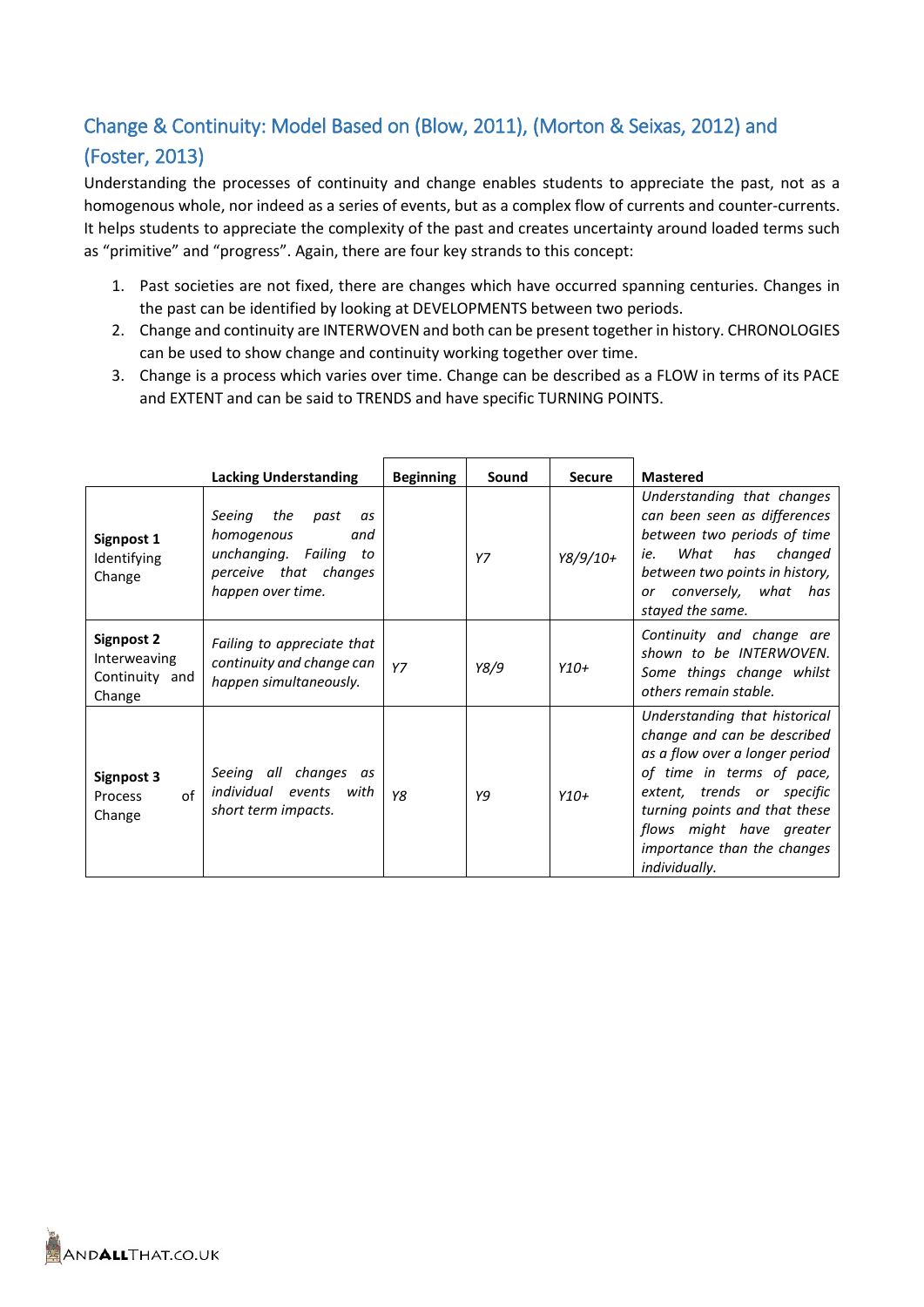## Historical Evidence: Model based on: (Lee & Shemilt, 2003), (Wineburg, 1999) and (Morton & Seixas, 2012)

Without evidence, there is of course no history to speak of, only speculation. This was one of the trickiest aspects to create a model for as working with evidence is such a complex process. I have tried to take some of the complexity of Wineburg's thinking on the issue whilst also looking at the practicalities of the classroom. When working with sources the danger is that we simply read them uncritically or through a modern lens. As Wineburg notes, the "spread of activation" effect leads us to think down similar lines of thought once we have been pushed in a certain direction. For example, when looking at a document which discusses slavery, then the modern mindset overrides other aspects of the document and leads us to condemn the practice without engaging with the meaning of the source itself. Wineburg gives the example of a group of people given an 1892 document about Columbus Day. Non-historians used the document to comment on the shame of Columbus' conquest in 1492, these readers used these source to "…confirm their prior beliefs. They encountered the past here and labelled it." (Wineburg, 1999, p. 498). Yet on the other hand, "…historians used the document to puzzle about 1892, not 1492. They paused long enough to allow their eyes to readjust from the flashing neon of Columbus's name to go down to the bottom of the document to ponder the context of the document's production' Historians contextualised the document about Columbus instead of using it as a window on the past." (Wineburg, 2007, p. 11)

Meanwhile the "availability heuristic" leads us to privilege information which is more readily available in our memory regardless of the trustworthiness or the reliability of less readily available sources. This means we often deal with sources uncritically as they are available to us rather than test them against harder to obtain information. This is especially true of the use of textbooks by students. The "availability heuristic" leads us for example to believe that we will not contract lung cancer from smoking, despite all the evidence to the contrary, if we know of a close relative who smoked and lived to the age of 95 (Wineburg, 2007). With this in mind, the strands for the evidence concept are quite complex:

- 1. When we write history we need to create interpretations of the past based on evidence. INFERENCES are drawn from a variety of primary sources to create interpretations of the past.
- 2. Historical evidence must be CROSS-REFERENCED so that claims are not made based on single pieces of evidence. CROSS-REFERENCING means checking against other primary or secondary sources.
- 3. Historical evidence has multiple uses. The UTILITY of a piece of historical evidence varies according to the specific enquiry or the questions being asked.
- 4. Working with evidence begins before the source is read by thinking about how the AUTHOR, intended AUDIENCE and PURPOSE of an historical source might affect its WEIGHT for a purpose.
- 5. Historical evidence must be understood on its own terms. This means thinking about the CONTEXT in which the source was created and what conditions and views existed at the time.

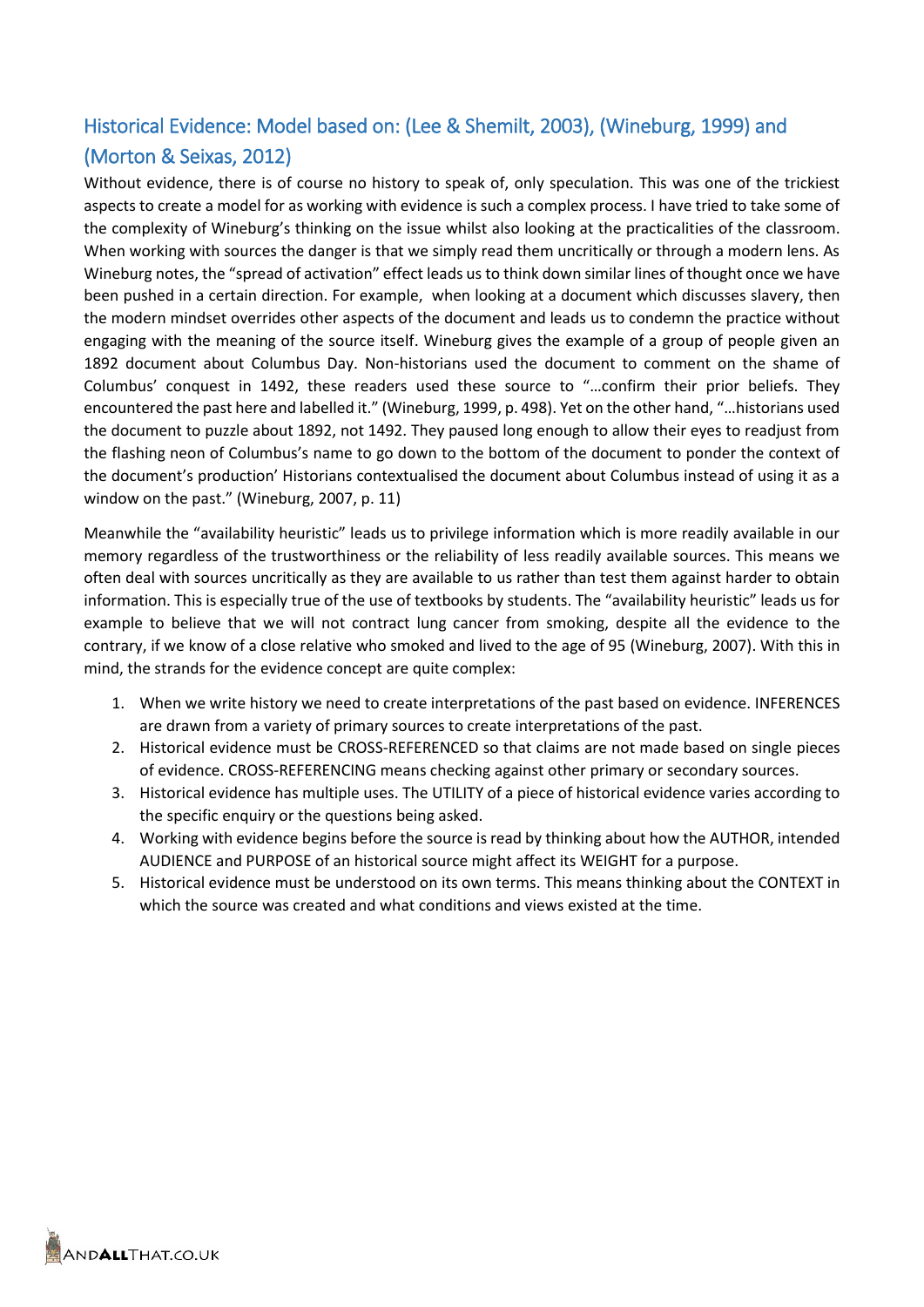|                                                | <b>Lacking Understanding</b>                                                                                                                                   | <b>Beginning</b> | Sound | <b>Secure</b> | <b>Mastered</b>                                                                                                                                                                                                                                                                                                                                                                                                       |
|------------------------------------------------|----------------------------------------------------------------------------------------------------------------------------------------------------------------|------------------|-------|---------------|-----------------------------------------------------------------------------------------------------------------------------------------------------------------------------------------------------------------------------------------------------------------------------------------------------------------------------------------------------------------------------------------------------------------------|
| Signpost 1<br>Drawing<br>Inferences            | Seeing evidence as a<br>series of windows on the<br>past or a collection of<br>facts to be unearthed.                                                          |                  | Y7/8  | $Y9/10+$      | Understanding that the past<br>is not a set of fixed and<br>known events. Evidence isn't<br>a collection of facts about the<br>past. Understanding that<br>inferences can be drawn<br>from evidence which go<br>beyond the obvious content<br>of the sources.                                                                                                                                                         |
| Signpost 2<br>Cross<br>Referencing             | Claims about the past<br>are often shaky or<br>unwarranted as they are<br>based on single pieces of<br>evidence.                                               | Y7               | Y8/9  | $Y10+$        | Understanding that history is<br>a complex web and should be<br>constructed from a wide<br>array of complimentary and<br>contradictory<br>sources.<br>Commenting of the certainty<br>of inferences drawn from<br>multiple sources.                                                                                                                                                                                    |
| Signpost 3<br>Utility<br>of<br>Evidence        | Seeing<br>evidence<br>as<br>inherently<br>useful<br>or<br>otherwise based only on<br>what it says.                                                             | Υ8               | Y9    | $Y10+$        | that<br>Understanding<br>all<br>evidence can have multiple<br>uses and that its utility<br>depends on the questions<br>which are being asked.<br>Evidence does not have a<br>fixed value of utility, it varies<br>according to the enquiry.                                                                                                                                                                           |
| Signpost 4<br>Evaluating<br>Evidence           | The<br>οf<br>provenance<br>evidence<br>is<br>not<br>questioned.                                                                                                | Y8               | Y9    | $Y10+$        | Understanding that a source<br>will reflect the views of its<br>author.<br>Explaining<br>the<br>impact of author, audience,<br>purpose on a source.                                                                                                                                                                                                                                                                   |
| <b>Signpost 5</b><br>Evidence<br>in<br>Context | Understanding historical<br>evidence and inferences<br>from evidence through a<br>modern<br>mindset.<br>Judgments are made<br>without reference to<br>context. | Y8               | Y9    | $Y10+$        | Historical evidence should be<br>understood on its own terms<br>and be recognized as an area<br>of complexity and confusion.<br>Interpreting<br>historical<br>evidence in historical terms<br>rather than understanding it<br>through a modern mindset.<br>Sources<br>cannot<br>be<br>understood<br>quickly<br>and<br>easily - they require work.<br>Context has an enormous<br>impact on the meaning of a<br>source. |

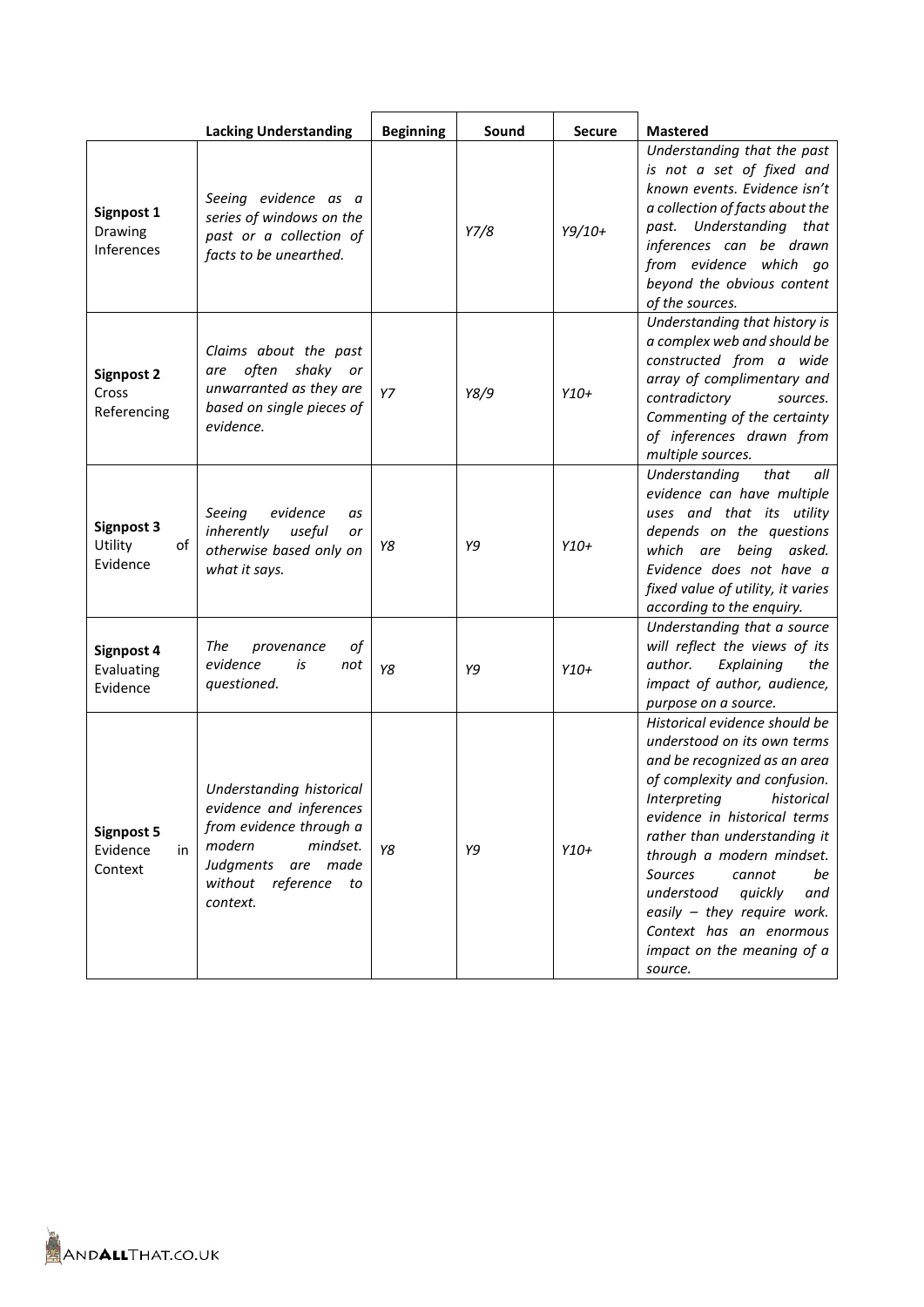## Historical Interpretations: Model based on (Lee & Shemilt, 2004)

Understanding historical interpretations means asking students to step back and appreciate the processes of the discipline of History itself. In many cases, this is a skill we do not expect of students until they are much older as the contextual knowledge required is so great. It is also important to note that historical interpretations here refer to conscious reflections on the past, deliberate attempts to make sense of past events, and should not be confused with sources or personal views.

- 1. Historical interpretations are everywhere. Every piece of historical writing is an interpretation of some sort. The past is not fixed but CONSTRUCTED through interpretations.
- 2. It is possible to draw INFERENCES from interpretations of the past, just like with historical sources. INFERENCES will reveal the MESSAGE of a particular interpretation.
- 3. The APPROACH of an author must always be considered. This means considering their VIEWPOINT, PURPOSE, AUDIENCE and EVIDENCE chosen to build their interpretation.
- 4. Historical interpretations must be understood on their own terms. This means thinking about the CONTEXT in which they were created and what conditions and views existed at the time.

|                                                         | <b>Lacking Understanding</b>                                                                                                                                                 | <b>Beginning</b> | Sound    | <b>Secure</b> | <b>Mastered</b>                                                                                                                                                                                                                                                                  |
|---------------------------------------------------------|------------------------------------------------------------------------------------------------------------------------------------------------------------------------------|------------------|----------|---------------|----------------------------------------------------------------------------------------------------------------------------------------------------------------------------------------------------------------------------------------------------------------------------------|
| Signpost 1<br>Identifying<br>Interpretation             | The past is seen as<br>knowable and therefore<br>interpretations of the past<br>are all just different ways<br>of relating the same<br>events.                               | Y7               | Y8       | $Y9/10+$      | Interpretations are understood to<br>be particular viewpoints and<br>constructions of the past.                                                                                                                                                                                  |
| <b>Signpost 2</b><br>Inferences from<br>Interpretations | Inferences are not drawn<br>from<br>interpretations.<br>Information<br>be<br>may<br>from<br>extracted<br>an<br>interpretation.                                               | Y7/8             | Y9       | $Y10+$        | The messages and main points of<br>an interpretation are identified.<br>This is done through reference to<br>the interpretation itself.                                                                                                                                          |
| Signpost 3<br>Evaluating<br>Interpretations             | Accounts of the past are<br>either used uncritically or<br>are seen as accurate<br>versions of the past<br>containing mistakes<br>either deliberate (bias) or<br>accidental. | Y8               | $Y9/10+$ |               | An interpretation is seen as the<br>product of a particular author.<br>The APPROACH of the author is<br>identified and an understanding<br>is shown of the viewpoint of the<br>author, their purpose,<br>their<br>intended audience and the<br>evidence they have chosen to use. |
| Signpost 4<br>Interpretations<br>in Context             | Interpretations are seen<br>as views on the past but<br>are not understood in the<br>context of their own time.                                                              |                  | $Y9/10+$ |               | Understanding that the context<br>of an historical interpretation is<br>often more important than the<br>period it is talking about.<br>Interpretations can reveal a lot<br>about the context in which they<br>were created and could be put to<br>this purpose.                 |

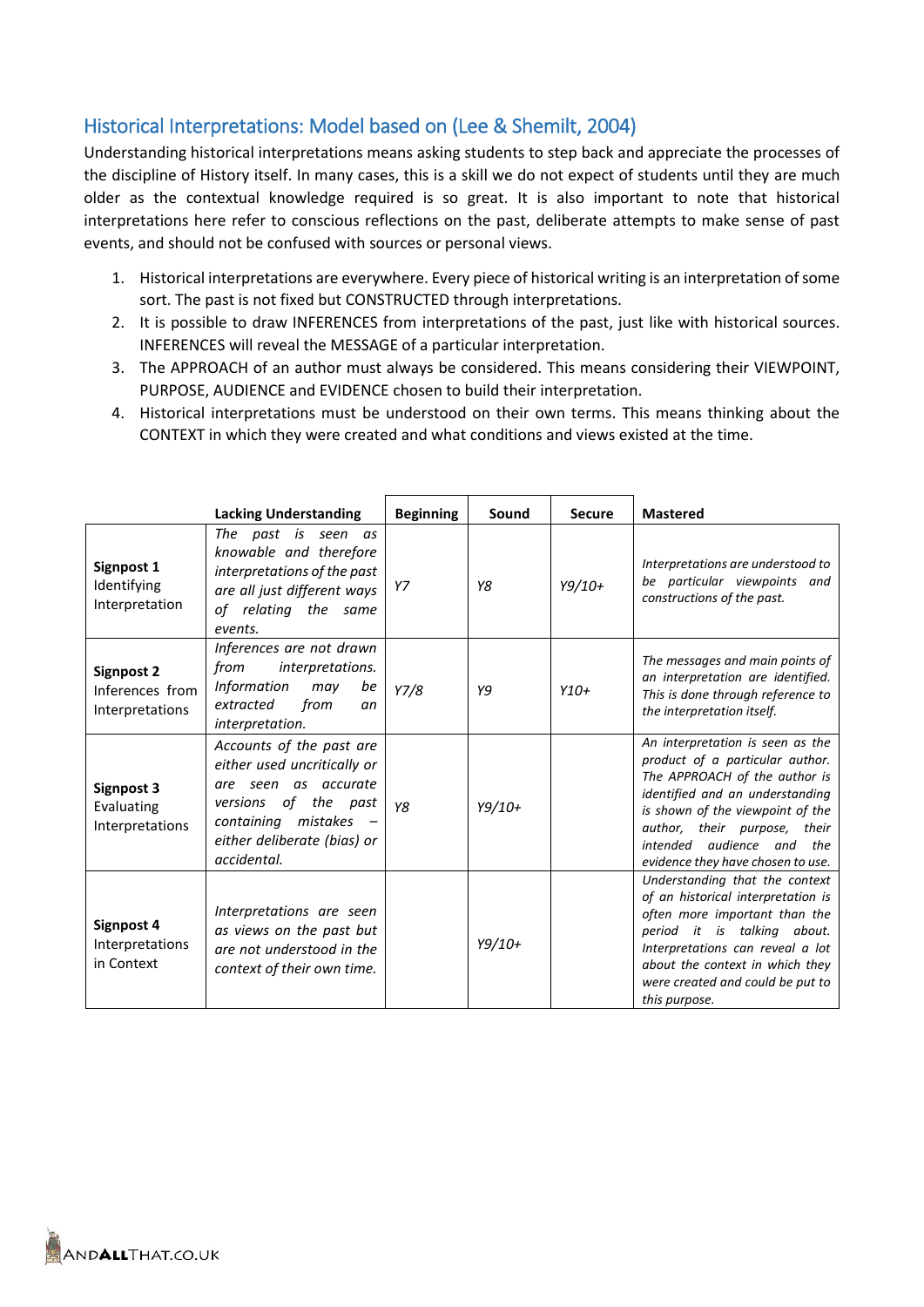# Historical Empathy/Viewpoints: Model based on (Wineburg, 1999; 2007) and (Morton & Seixas, 2012)

One of the most crucial aspects of understanding history is trying to see the past on its own terms. Too often students place modern values on top of the past and therefore fail to understand why people acted in the way they did. When speaking to students about the Holocaust, Primo Levi once noted that he increasingly faced the question: why did you not escape or rebel? These students are viewing History through their own modern lens of understanding rather than trying to engage with the strange world of the past. As Richard White notes: 'Any good history begins in strangeness…the past should not be a familiar echo of the present…' (White, 1998, p. 13). History exposes our inability to understand people in the past on their own terms. In order to do it well we need to try and understand the mentalities of those in the past. History helps us to practice understanding peoples we cannot hope to understand – this is a crucial lesson today (Wineburg, 1999).

- 1. There are major differences between modern WORLD-VIEWS and those of people in the past, this means their beliefs, values and motivations. We must avoid PRESENTISM.
- 2. The perspectives of HISTORICAL ACTORS are best understood by thinking about the CONTEXT in which people lived and the WORLD-VIEWS that influenced them.
- 3. Looking at the perspective of an HISTORICAL ACTOR means drawing INFERENCES about how people thought and felt in the past. It does not mean using modern WORLD-VIEWS to imagine the past.
- 4. A variety of HISTORICAL ACTORS have very different (DIVERSE) experiences of the events in which they are involved. Understanding DIVERSITY is key to understanding history.

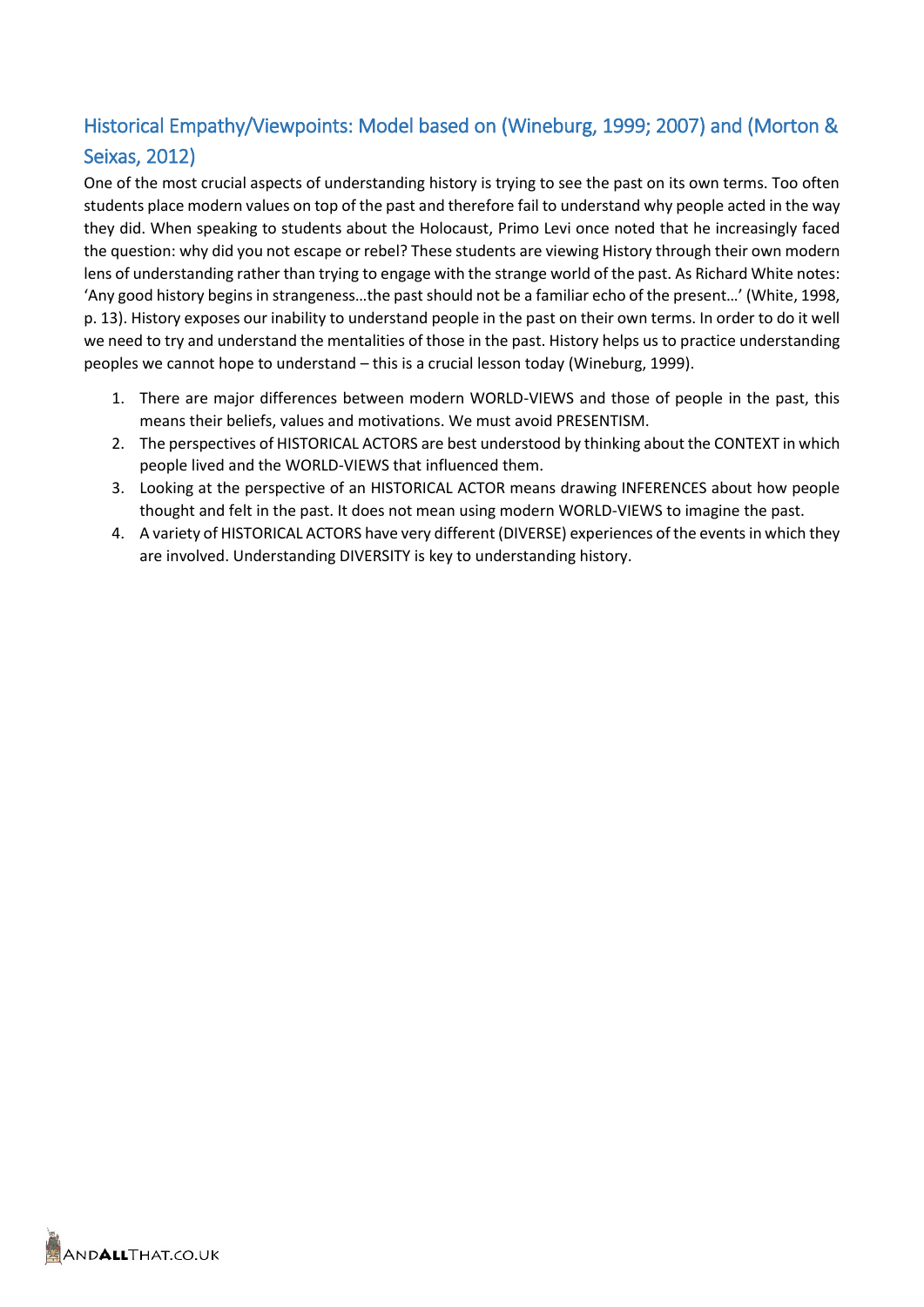|                                                          | <b>Lacking Understanding</b>                                                                                                                                                                                  | <b>Beginning</b> | Sound    | <b>Secure</b> | <b>Mastered</b>                                                                                                                                                                                                                                                                               |
|----------------------------------------------------------|---------------------------------------------------------------------------------------------------------------------------------------------------------------------------------------------------------------|------------------|----------|---------------|-----------------------------------------------------------------------------------------------------------------------------------------------------------------------------------------------------------------------------------------------------------------------------------------------|
| Signpost 1<br>Appreciating<br>World-Views                | There is an assumption<br>that the beliefs, values<br>and motivations of<br>people in the past<br>were the same as<br>those of people today.<br>Presentism abounds.                                           |                  | Y7/8     | $Y9/10+$      | An understanding of the<br>differences between the<br>world-views of people in<br>the past and the present<br>day. Understanding that<br>caution is needed when<br>understand<br>trying<br>to<br>Historical Actors through<br>shared human experiences<br>eg. Death, fear, love or<br>hunger. |
| <b>Signpost 2</b><br>Perspectives<br>in Context          | A lack of historical<br>empathy with people<br>the<br>of<br>past.<br>Аn<br>assumption<br>that<br>people in the<br>past<br>stupid<br>were<br>or<br>ignorant because their<br>historical context is<br>ignored. | Y8               | Y9       | $Y10+$        | Understanding that the<br>perspectives of people in<br>the past have to be<br>explained with reference<br>to their historical context.<br>A respect for the lives of<br>people in the past.                                                                                                   |
| <b>Signpost 3</b><br>Perspectives<br>through<br>evidence | Empathising<br>with<br>Historical Actors is<br>often conducted as an<br>imaginative<br>exercise<br>with<br>little<br><b>or</b><br>no<br>reference to evidence<br>or historical context.                       | Y8               | $Y9/10+$ |               | Evidence based inferences<br>are used to empathise<br>with an Historical Actor.<br>Evidence<br>used<br>is<br>to<br>reconstruct beliefs, values<br>motivations.<br>and<br>of<br>Limitations<br>our<br>understanding<br>are<br>recognised.                                                      |
| Signpost 4<br>Diversity                                  | A failure to recognize<br>that<br>there<br>are<br>a<br>diverse<br>of<br>range<br>perspectives<br>the<br>in<br>past.                                                                                           | YZ               | Y8/9     | $Y10+$        | The ability to distinguish a<br>of<br>diverse<br>variety<br>perspectives<br>and<br>experiences in the past.<br>Evidence<br>is<br>used<br>to<br>reconstruct these different<br>perspectives with respect.                                                                                      |